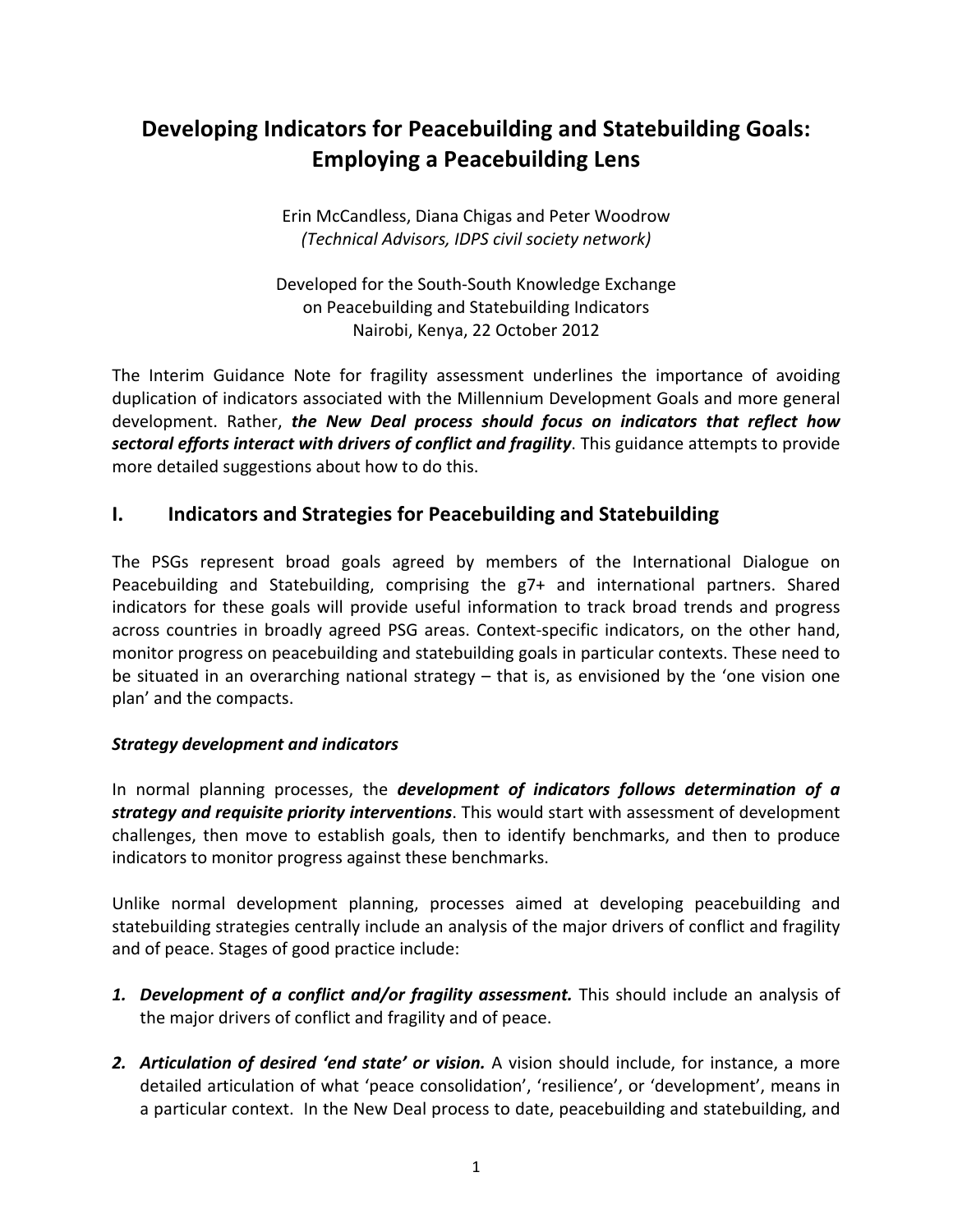also resilience, have been regularly conflated, while they mean very different things. This creates challenges for the development of clear benchmarks and indicators within national settings and across them.

- **3.** *Identification of a theory of change.* A theory of change represents a rationale for why a particular overarching national strategy or programmatic approach will result in desired changes in a particular context. The New Deal process generally assumes that meeting the PSGs will produce the desired end state. These generalized assumptions suggest the need for nationally developed *theories of change* that explain *how* a country will progress from the current situation to the desired end state (that is, from fragility/crisis to resilience/peace/development). These theories cannot be the same for all contexts.
- 4. *Selection of shorter and longer-term goals and priorities to address the vision, including the drivers of conflict/fragility and peace.* This will mean identifying what the PSGs mean in a given context, prioritizing which goals and drivers need to be addressed and in what sequence. Well-defined strategic goals are the basis for defining benchmarks.
- 5. Assessment of existing efforts and gaps, including parallel strategies. Understanding where the gaps are will help to refine priorities. To what extent do existing efforts by all stakeholders address the vision and the drivers of conflict and fragility? What is missing? While PRSPs are likely to tackle a great number of development priorities, they may not be designed with a peacebuilding lens and/or with attention to conflict sensitivity – that is, with attention to the ways in which they can interact (sometimes negatively) with conflict drivers. Some conflict analysis tools include this kind of analysis.<sup>1</sup>
- **6. Development of benchmarks.** This will involve dentifying targets of progress within specific time frames (e.g., 2 years, 5 years) that reflect the vision and theory of change. With the New Deal fragility assessments, the dimensions across the stages and PSG areas of the fragility spectrum can be considered benchmark areas, within which countries can develop context specific benchmarks.
- 7. **Identification of** *indicators*. Such indicators should measure whether and to what extent benchmarks are being achieved (some may be direct, some may be proxy).

While these are presented as logical steps in a strategy development, they might occur in slightly varying ways in different contexts. These steps provide a logical sequencing of activities that can inform a robust vision/plan and compact, as articulated in the New Deal.

""""""""""""""""""""""""""""""""""""""""""""""""""""""""""""

 $1$  See for example, UNDP's Conflict and Development Analysis (CDA), the UN's Inter-agency Conflict Analysis, Do No Harm analysis and the Reflecting on Peace Practice conflict analysis framework.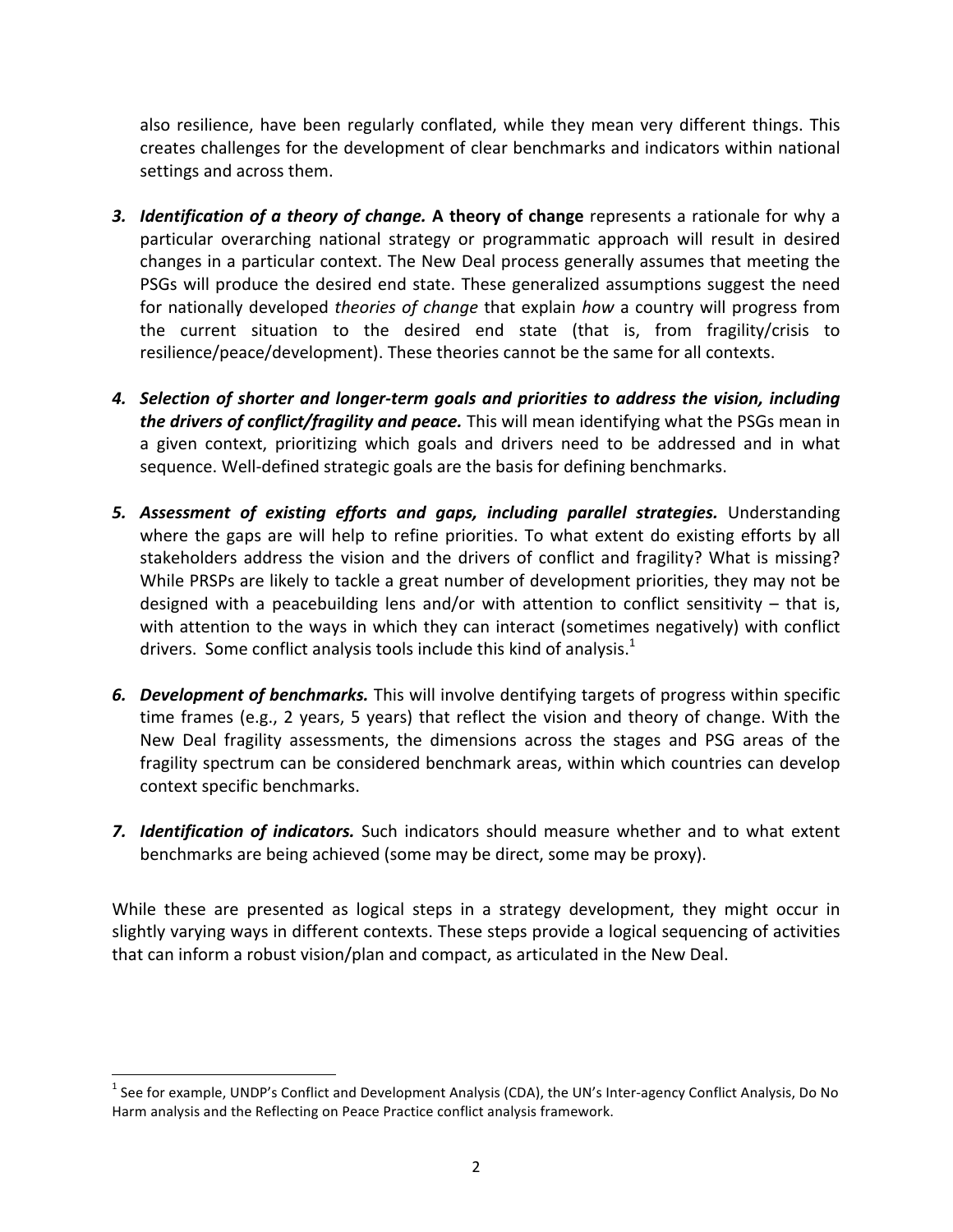# **II** Developing Indicators with a Peacebuilding Lens

Developing indicators with a peacebuilding lens starts with consideration of the stages above, and in particular a robust conflict analysis in a participatory manner involving all societal stakeholders. This will support the generation of collectively agreed priorities that should inform a societally owned compact – one likely to deliver the vision. Building on the conflict analysis,"**the following\*are\* useful\*approaches\* to\* developing indicators\*with\*a peacebuilding\*** lens:

**1. Identify specific indicators to track conflict drivers.** A valid conflict analysis/fragility assessment will make it possible to identify specific indicators tied to the drivers of conflict and peace in the specific context. For instance, in some settings land-related conflict, youth bulge plus high unemployment, and group and/or regional inequalities may be identified as key drivers—and indicators can be developed to track progress in these areas.

Currently, the degree to which conflict drivers, grievances and levels of conflict are tracked in the existing fragility assessments is uneven—indicators are often missing or buried in larger categories (such as levels of violence, including criminal violence). There are, however, good examples, noted in the box below, which can be shared and built upon.

#### **Examples of indicators for conflict drivers**

- **.** In terms of methodology, *the DRC undertook a conflict analysis* prior to populating the fragility spectrum. They included a separate column in their fragility spectrum for 'causes of conflict'. Specific indicators that speak to the conflict drivers include the *number of active militias in the country, number of communal conflicts,* and *level of active participation of* civil society in peacebuilding and statebuilding actions and activities.
- **In Liberia,** land disputes are often identified as a conflict driver at local, community, county and national levels. Issues are found in a wide range from interpersonal disputes over specific plots of land, to inter-group conflicts regarding historical and post-war access to land, to national policies regarding the status of communal land "titles" and expropriation" and" compensation." Indicators" identified" include" – *land/religious/ethnic\$* disputes settled by relevant actors, land policy formulated/laws revised.
- **In South Sudan,** a newly independent state, indicators that support peace consolidation and statebuilding include *monitoring of the constitution*, *viability/honouring of political/conflict\$ resolution\$ agreements*," *trust\$ in\$ the\$ police,\$* and" *cooperation\$ and\$ open\$ communication\$among groups.*
- **2.** Use disaggregation and a combination of subjective and objective indicators relating to the PSGs to ensure that data reflects some of the conflict impacts of policies and **behaviours.** In most if not all wars and situations of fragility, 'horizontal inequalities' are at play. These refer to significant inequalities in power and resources between identity groups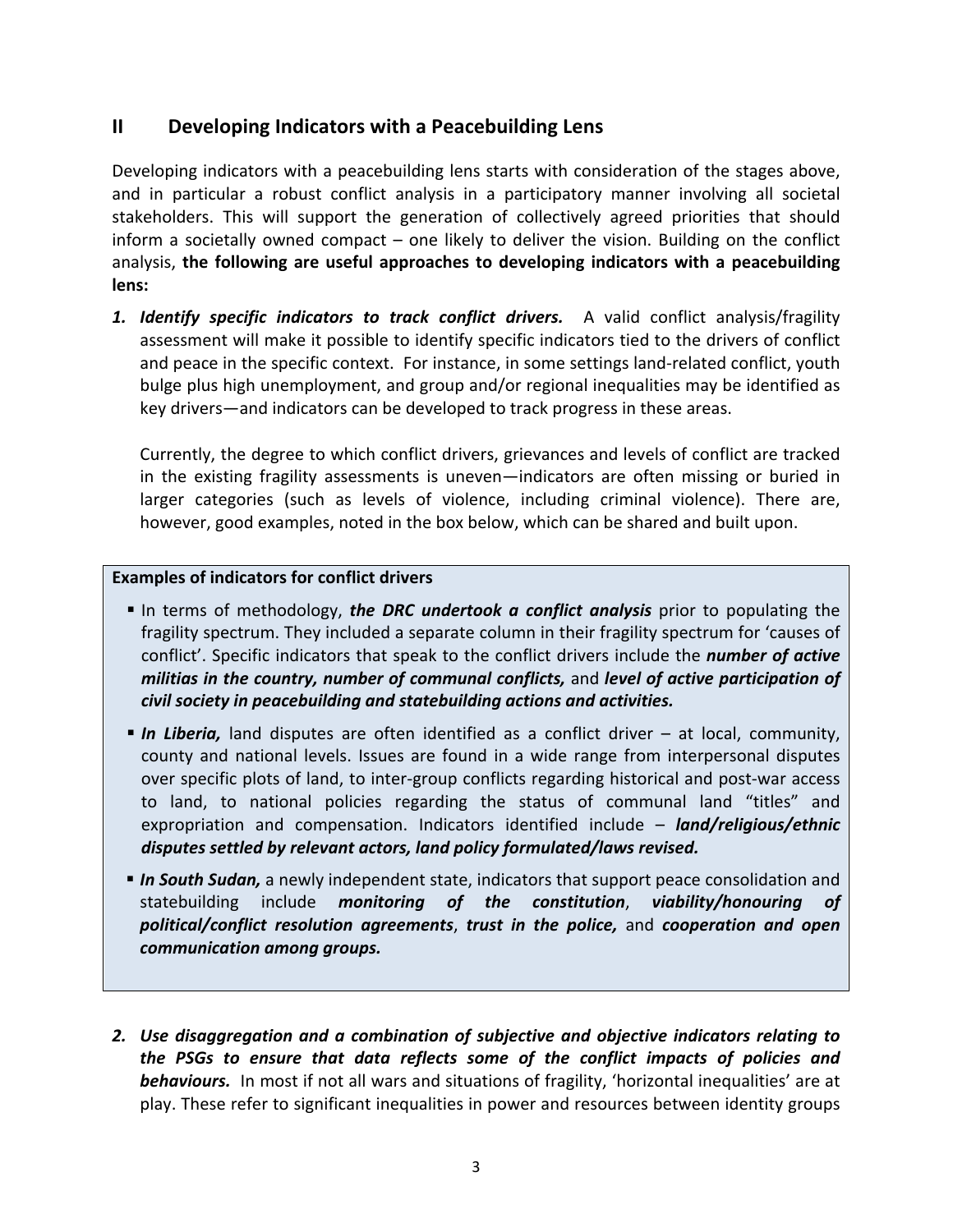that generate grievance, and often, violent conflict – suggesting that they are important for their prioritization for peacebuilding and statebuilding. Gathering **disaggregated data** is a crucial step towards promoting fair and equitable resource allocation where group inequalities are a result of historical patterns of politics and development. In some countries data by region might serve as an adequate proxy for identity group, where collecting data by identity might be politically sensitive.<sup>2</sup>

#### **Examples of the use of disaggregated data**

""""""""""""""""""""""""""""""""""""""""""""""""""""""""""""

**Public perceptions** of safety, and fairness of the national security entities, of the justice system and of social service delivery, can be disaggregated by identity group or region. This can provide a robust indicator for measuring grievances that can lead to violent conflict.

Relatively *objective indicators* can also be used to show the impacts of policies or programmes. Examples include the number of judicial cases processed, levels of unemployment, percentage of population with access to potable water or income inequality. If these factors were disaggregated by group or by region, it would generate useful information regarding the impacts of progress in statebuilding and development.

Understanding and *responding to group grievances* will be a pivotal peacebuilding and statebuilding strategy in many cases. This suggests the need for ways to measure the degree to which groups feel that their grievances are being addressed.

*Example of regional power and resource disparities:* **Historically, a particular province has** exerted disproportionate influence over national politics. Men from the province have controlled the military and six of ten presidents since independence have been from this province, which has, therefore, received more than their fair share of development funding and private investment. National statistics show sharp differences across all economic indices among the nation's provinces—one of the grievances driving the recent civil war. A set of indicators regarding resource flows and the relative economic positions of provinces would provide evidence of rebalancing of resources. This could result in shifts in perceptions, as well as changes in observable conditions.

**3. Develop specific indicators to support capacities for peace.** Work to support capacities for peace can include either reinforcing existing factors or dynamics or creating new institutional mechanisms or capacities. For instance, in many settings traditional local dispute resolution mechanisms have failed, due to the social disruption of war, because new types of disputes have arisen, or significant numbers of people may have moved to urban areas where traditional dispute resolvers are not present. In these cases, indicators can track the renewal/revival of older mechanisms and/or development and institutionalization of new procedures.

<sup>&</sup>lt;sup>2</sup> Regions, for example, might not serve as a good proxy in Burundi, where various ethnic groups live in all regions.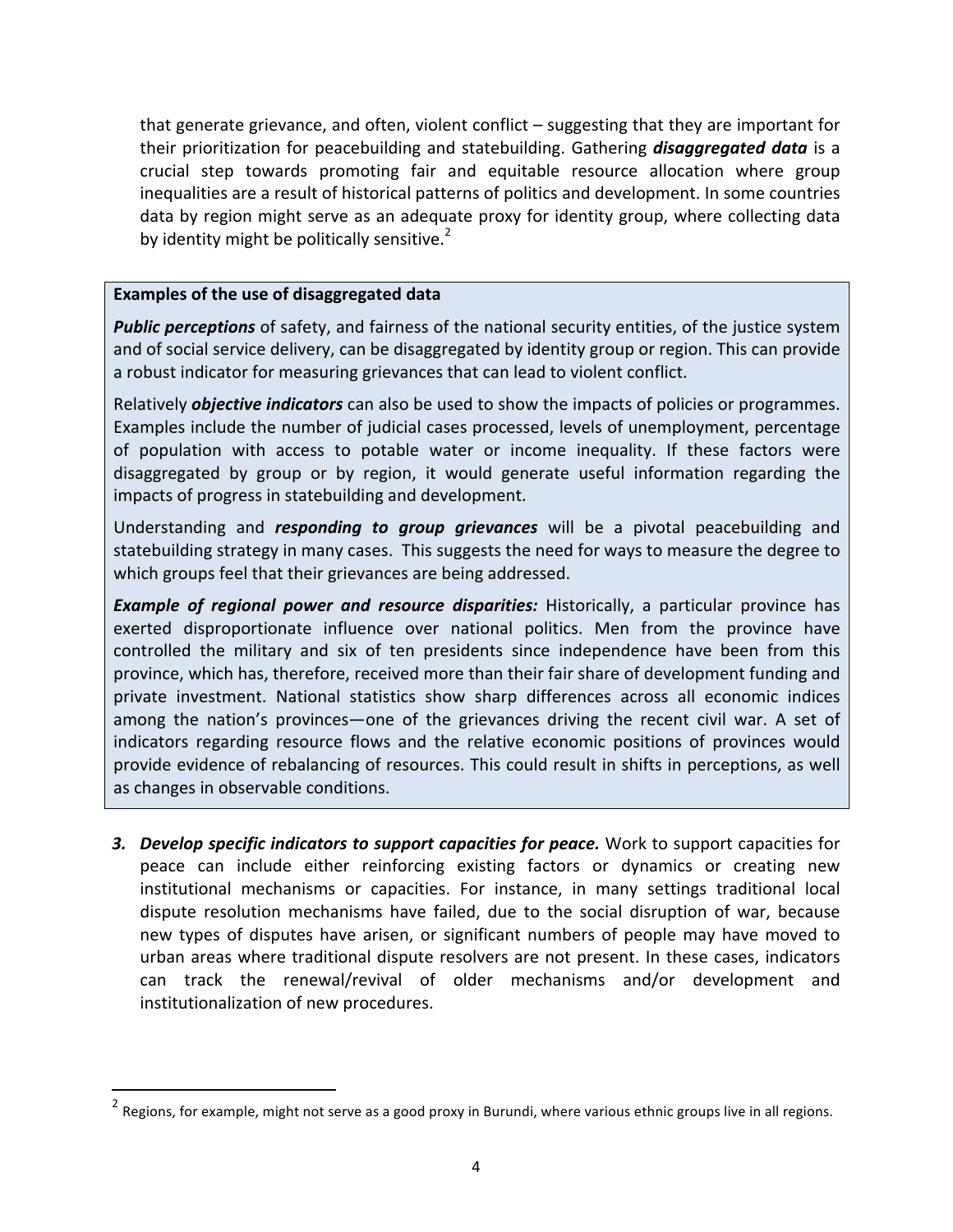4. Develop indicators that measure results rather than simply outputs, while illustrating *progressive realization over time.* Outputs rarely point to significant changes, although they may show programme performance. Indicators should attempt to measure at least outcomes and, where possible, progress towards the country-specific vision for peace. Significant changes are not achieved in the short term, and showing progress towards challenging goals can build societal appreciation for government and other efforts, supporting peacebuilding and statebuilding. Indicators can be calibrated to show a series of incremental steps that represents important forward motion towards long term objectives—which has been termed "progressive realization".

# **III.** Capturing Interactions Across the PSGs

Integrating a peacebuilding lens involves tracking interactions among the PSG areas, and the indicators that address the dimensions within them. Some types of indicators might be cross cutting or include elements of several PSGs. This is an advantage: it can promote coherence across PSG areas, and support the achievement of overarching strategic goals. Approaches to capturing interactions across the PSGs include:

- 1. *Developing indicators for conflict drivers and grievances, and factoring them to each of* **the PSG areas.** For instance, if exclusion is a driver of conflict, it may have a political dimension, a security dimension and an economic dimension, and it will be more effective to address it holistically across the PSG areas. This will also promote better coherence across sectors and prevent unintended negative consequences from actions in one PSG area on another.
- 2. **Interpreting indicators with a systemic conflict lens.** As indicators are designed with attention to context, so too must they be interpreted in particular contexts and their relationship to conflict factors. As suggested in the previous example, conflict and fragility do not operate in single PSG areas. For example, macro indicators regarding overall economic performance can hide more nuanced conflict dynamics, such as differential group quality of life indicators. Progress in one PSG indicator area, considered alone, might suggest a positive dynamic, while the activity might be having a negative impact in other PSG areas.

#### Example of the need to view indicators through a systemic conflict lens

Analysis revealed that lack of police presence in rural areas of a country contributed to physical and psychological insecurity in the population. Funding was provided and new police were recruited, trained and deployed – considered a positive result. However, in a short time, it emerged that the new police were systematically abusive and corrupt, thus inducing a decrease in citizen trust of government and a sharp increase in complaints filed against individual policemen.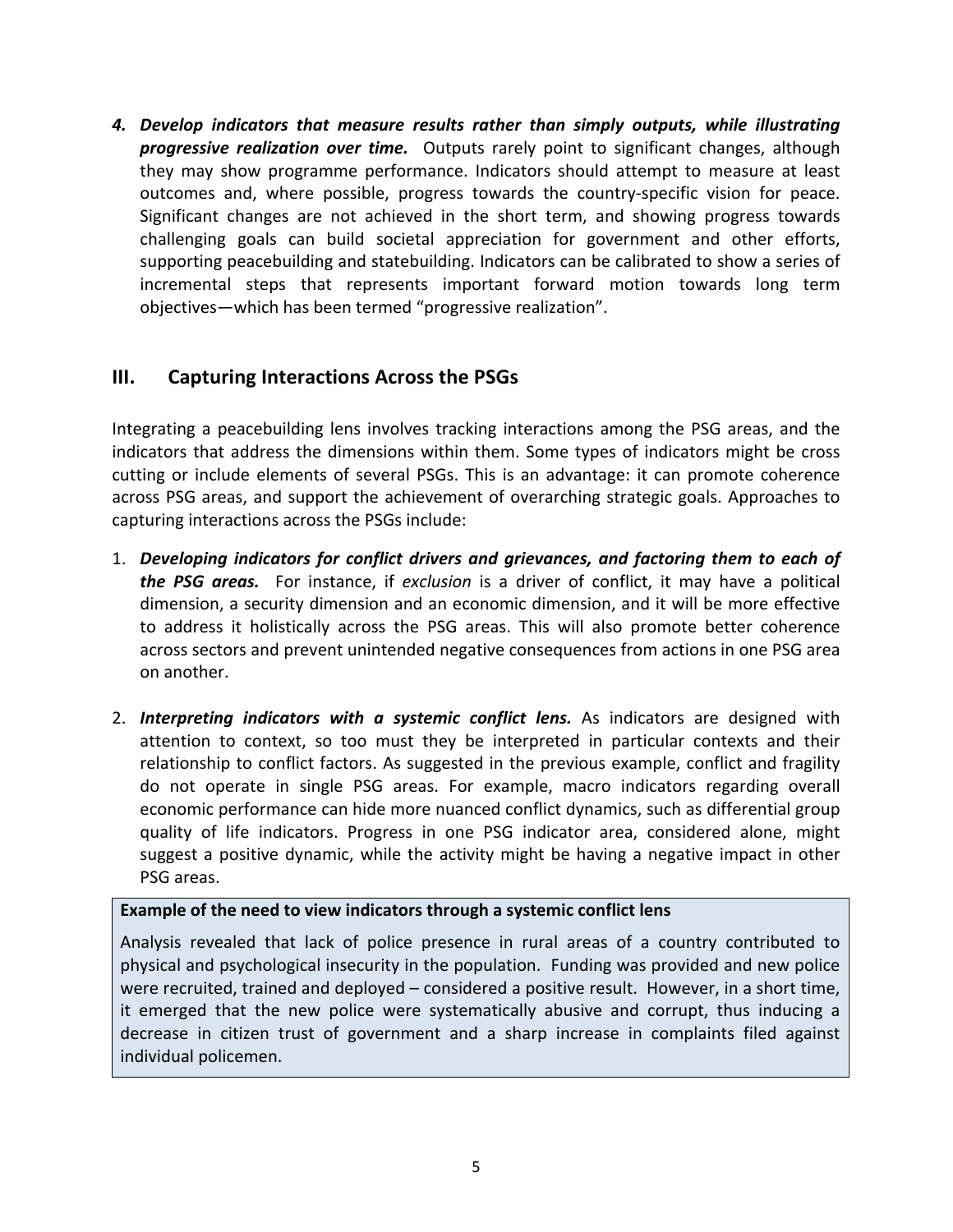- 3. Selecting specific groups of interest and ensure tracking of information regarding their **status and/or perceptions.** For example, youth interact with all of the PSG categories. In certain settings, collecting in-depth data on youth may provide cross cutting information that links the different PSGs, thus providing more integrated analysis and policy/programme responses.
- 4. **Paying attention to how particular sequencing decisions can inadvertently do harm. It is** well established that appropriate sequencing lies at the heart of strategy. Applying a peacebuilding lens to decisions of sequencing for a peacebuilding strategy makes good sense. Examples of lessons in sequencing include the growing consensus that there is need for greater attention to the building of national institutions *before* rapid liberalization (both political and economic) in early post conflict settings.<sup>3</sup> Similarly, the notion of 'DDR sequencing flexibility', a term being promoted by DPKO, recognizes the need to adapt to the unique DDR needs of the context, so that the sequencing of *disarmament, demobilization* and reintegration will vary and adapt to emerging needs and changing dynamics.<sup>4</sup>

# **IV.** Criteria for Shared Indicators on Peacebuilding and Statebuilding

A few criteria emerge from the perspective of this guidance that can inform the selection of shared PSG indicators:

- **They address negative peace** (such as levels of violence, number of displaced people, numbers of non-state armed groups, political assassinations)
- **They address positive peace** (such as indicators of social cohesion, inclusive politics, levels of transparency, social norms for tolerance, effective mechanisms to deal with grievances and handle conflict)
- *They address cross-cutting conflict drivers* (such as exclusion in political, economic, and social dimensions)
- They address regional factors that prevent or address conflict and support peacebuilding **and statebuilding** (such as indicators that measure small arms flows or cross-border movement of non-state armed groups). This is particularly important, given that national PSGs and their indicators are unlikely to address these factors.

""""""""""""""""""""""""""""""""""""""""""""""""""""""""""""

<sup>&</sup>lt;sup>3</sup> For example, Paris, Roland. *At War's End: Building Peace After Civil Conflict, Cambridge: CUP, 2004.* 

<sup>&</sup>lt;sup>4</sup> DPKO, Second Generation DDR in Peace Operations, 2010.